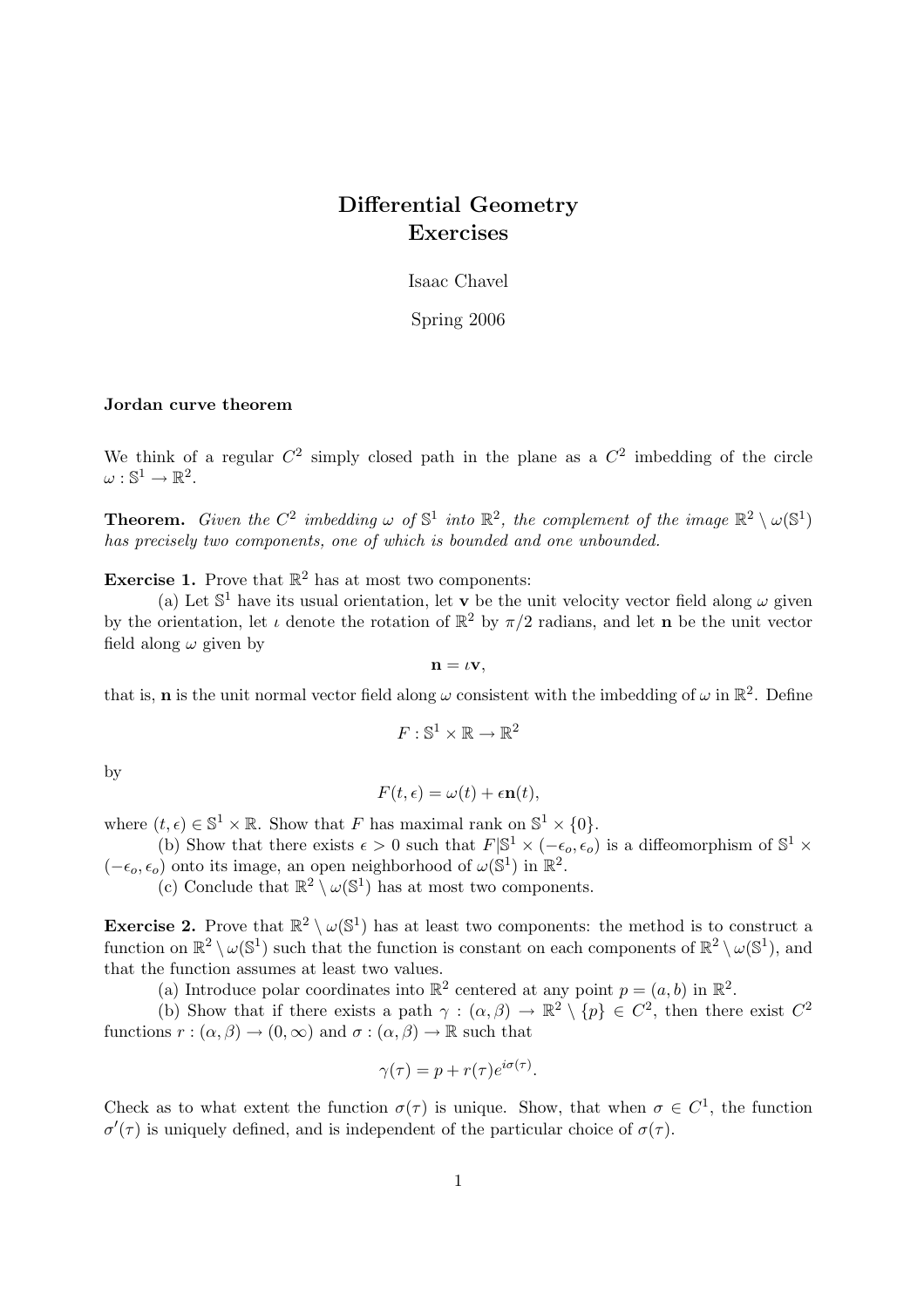(c) Parametrize  $\mathbb{S}^1$  by

$$
t=e^{i\tau}, \tau\in\mathbb{R},
$$

and let

$$
\gamma(\tau) = \omega(e^{i\tau}).
$$

For any  $p \in \mathbb{R}^2 \setminus \omega(\mathbb{S}^1)$ , let  $\sigma_p(\tau)$  be the angle function as defined in (b) above, and define the winding number  $\mathfrak{n}_{\omega}(p)$  of  $\omega$  with respect to p, by

$$
\mathfrak{n}_\omega(p) = \frac{\sigma_p(2\pi)-\sigma_p(0)}{2\pi}.
$$

Show that (i)  $\mathfrak{n}_{\omega}(p)$  is an integer; (ii)  $\mathfrak{n}_{\omega}(p)$  is independent of the particular choice of the angle function  $\sigma_p$ ; (iii)  $\mathfrak{n}_{\omega}(p)$  is a  $C^k$  function of p on  $\mathbb{R}^2 \setminus \omega(\mathbb{S}^1)$ ; and (iv) if  $k \geq 1$ , then  $\mathfrak{n}_{\omega}$  changes its values by +1 or -1 when p crosses  $\omega$  at any of its image points in  $\mathbb{R}^2$ .

(d) Finish the proof of the Jordan curve theorem.

## Whitney's theorem

**Exercise 3.** Let  $n = 2$ ; so we are discussing paths and curves in the plane. Let  $\iota$  denote the rotation of  $\mathbb{R}^2$  by  $\pi/2$  radians. Then we may define the curvature with sign, namely,

$$
\kappa = \frac{\mathbf{N} \cdot \iota(\omega'/|\omega'|)}{|\omega'|^2} = \frac{\omega'' \cdot \iota \omega'}{|\omega'|^3}.
$$

(a) Show that  $\kappa$ , here, is defined along the oriented curve determined by  $\omega$ .

(b) Let s denote arc length along  $\omega$ , that is, reparametrize  $\omega$  with respect to arc length. Let **t** denote the unit velocity vector field along  $\omega$ , that is,

$$
\mathbf{t} = \frac{\omega'}{|\omega'|},
$$

and **n** the positively oriented unit normal vector field along  $\omega$ , that is,

$$
\mathbf{n}=\iota\mathbf{t}.
$$

Prove the Frenet formula:

$$
\frac{d\mathbf{t}}{ds} = \kappa \mathbf{n}, \qquad \frac{d\mathbf{n}}{ds} = -\kappa \mathbf{t}.
$$

Exercise 4. Write the Frenet formulae as a matrix ordinary differential equation, namely,

$$
\frac{d}{ds}\left(\begin{array}{c}\mathbf{t} \\ \mathbf{n}\end{array}\right) = \left(\begin{array}{cc} 0 & \kappa(s) \\ -\kappa(s) & 0 \end{array}\right) \left(\begin{array}{c}\mathbf{t} \\ \mathbf{n}\end{array}\right).
$$

(a) Show that if we start with s the arc length and  $\kappa(s)$  the curvature function then there exists a function  $\theta(s)$  such that

$$
\begin{pmatrix} \mathbf{t} \\ \mathbf{n} \end{pmatrix} (s) = \begin{pmatrix} \cos \theta(s) & \sin \theta(s) \\ -\sin \theta(s) & \cos \theta(s) \end{pmatrix} \begin{pmatrix} \mathbf{e}_1 \\ \mathbf{e}_2 \end{pmatrix}.
$$

(b) Determine to what extent is the function  $\theta(s)$  is uniquely determined by the curvature function  $\kappa(s)$ .

(c) Since s is arc length,  $\mathbf{t}(s)$  is the velocity vector field of the parametrization of the oriented curve, determined by  $\omega$ , with respect to arc length. Therefore determine the full extent to which an oriented curve is uniquely determined by its curvature as a function of arc length along the curve.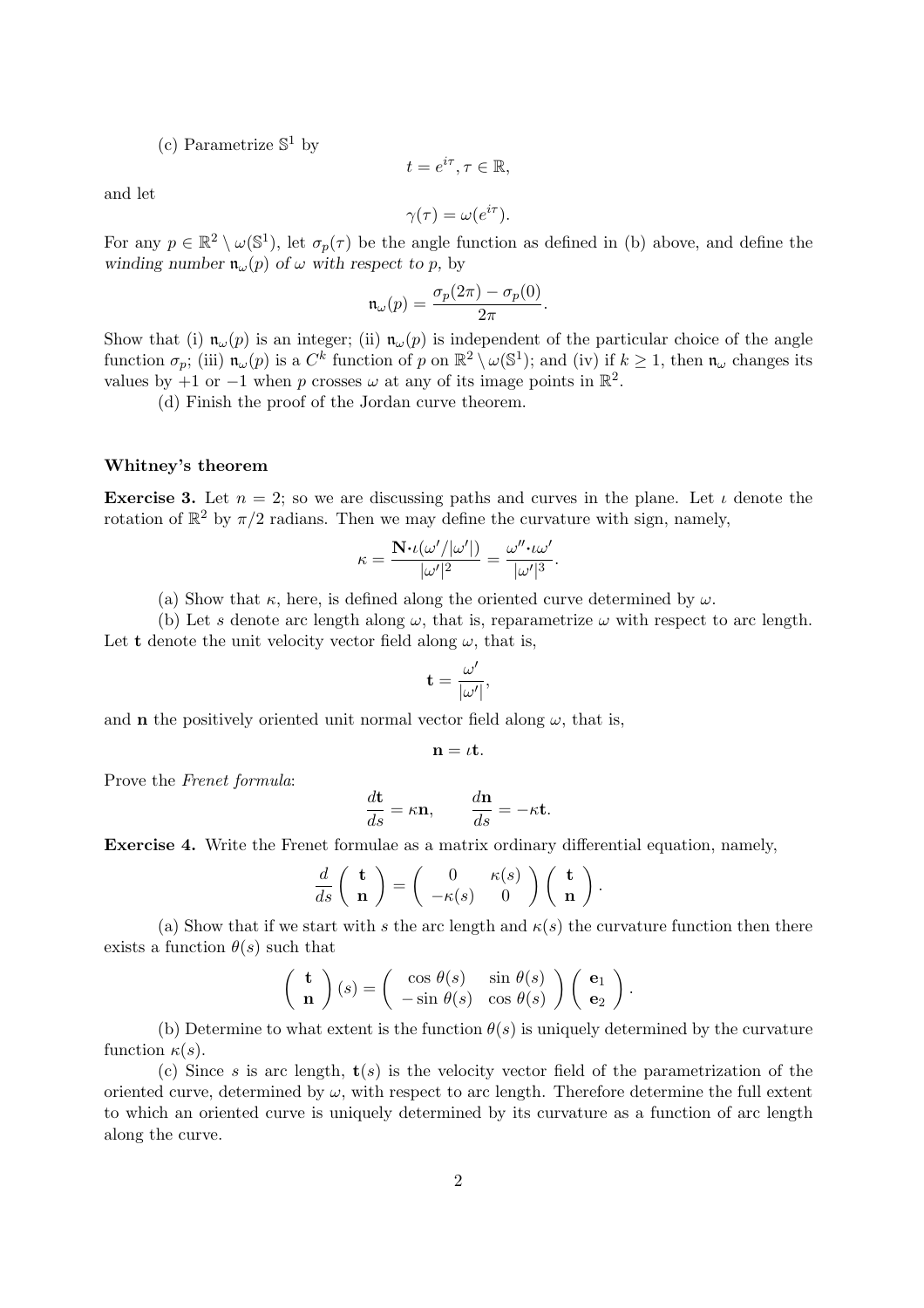**Definition.** A path  $\omega : \mathbb{R} \to \mathbb{R}^2$  is closed if  $\omega$  is periodic. Given the path  $\omega : \mathbb{R} \to \mathbb{R}^2$ , we say that  $\omega$  is simply closed if there exists a real number  $\ell \neq 0$  such that

$$
\omega(t_1) = \omega(t_2) \quad \Longleftrightarrow \quad \frac{t_2 - t_1}{\ell} \in \mathbb{Z},
$$

where  $\mathbb Z$  denotes the integers.

Given any closed path  $\omega : \mathbb{R} \to \mathbb{R}^2$  of period  $\ell > 0$ , we define its index of rotation rot<sub> $\omega$ </sub> by

$$
\mathrm{rot}_{\omega} = \frac{1}{2\pi} \int_0^{\ell} \kappa(t) |\omega'(t)| dt = \frac{1}{2\pi} \int_0^{s_o} \kappa ds,
$$

where

$$
s_o = \int_0^\ell |\omega'(t)| dt
$$

is the length of the closed curve.

**Exercise 5.** Show that  $\mathrm{rot}_{\omega}$  is an integer.

**Definition.** let  $\omega : \mathbb{R} \to \mathbb{R}^2$  and  $\gamma : \mathbb{R} \to \mathbb{R}^2$  be two regular  $\ell$ -periodic  $C^2$  paths in the plane. We say that

$$
\Omega: \mathbb{R} \times [0, 1] \to \mathbb{R}^2 \in C^2
$$

is a deformation of  $\omega$  to  $\gamma$  if

$$
\Omega | \mathbb{R} \times \{0\} = \omega, \qquad \Omega | \mathbb{R} \times \{1\} = \gamma,
$$

and if for each  $t \in [0, 1]$ , we have  $\Omega | \mathbb{R} \times \{t\}$  is a regular  $\ell$ –periodic  $C^2$  path in the plane.

# Exercise 6.

(a) Show that "deformation of  $\omega$  into  $\gamma$ " is an equivalence relation.

(b) Show that the rotation number of a regular  $\ell$ –periodic  $C^2$  path in the plane is actually defined on the equivalence class (relative to the "deformation" relation) of the path.

**Exercise 7.** Show that, for any given  $\rho > 0$ , integer  $k \neq 0$ , the  $\ell$ –periodic path

$$
\gamma_{k;\rho,\ell}(t) = \frac{\rho}{2\pi k} \left\{ \cos \frac{2\pi kt}{\ell} \mathbf{i} + \sin \frac{2\pi kt}{\ell} \mathbf{j} \right\}
$$

has length  $\rho$ , and rotation index k.

Exercise 8. Prove

**Theorem:** Any two regular  $\ell$ -periodic  $C^2$  paths in the plane, possessing the same nonzero rotation number, may be deformed one into the other.

Here is a breakdown of the steps:

(a) Characterize the velocity vector field  $\mathbf{v}(t)$  of an  $\ell$ –periodic closed curve by

$$
\int_0^\ell \mathbf{v}(t) \, dt = 0.
$$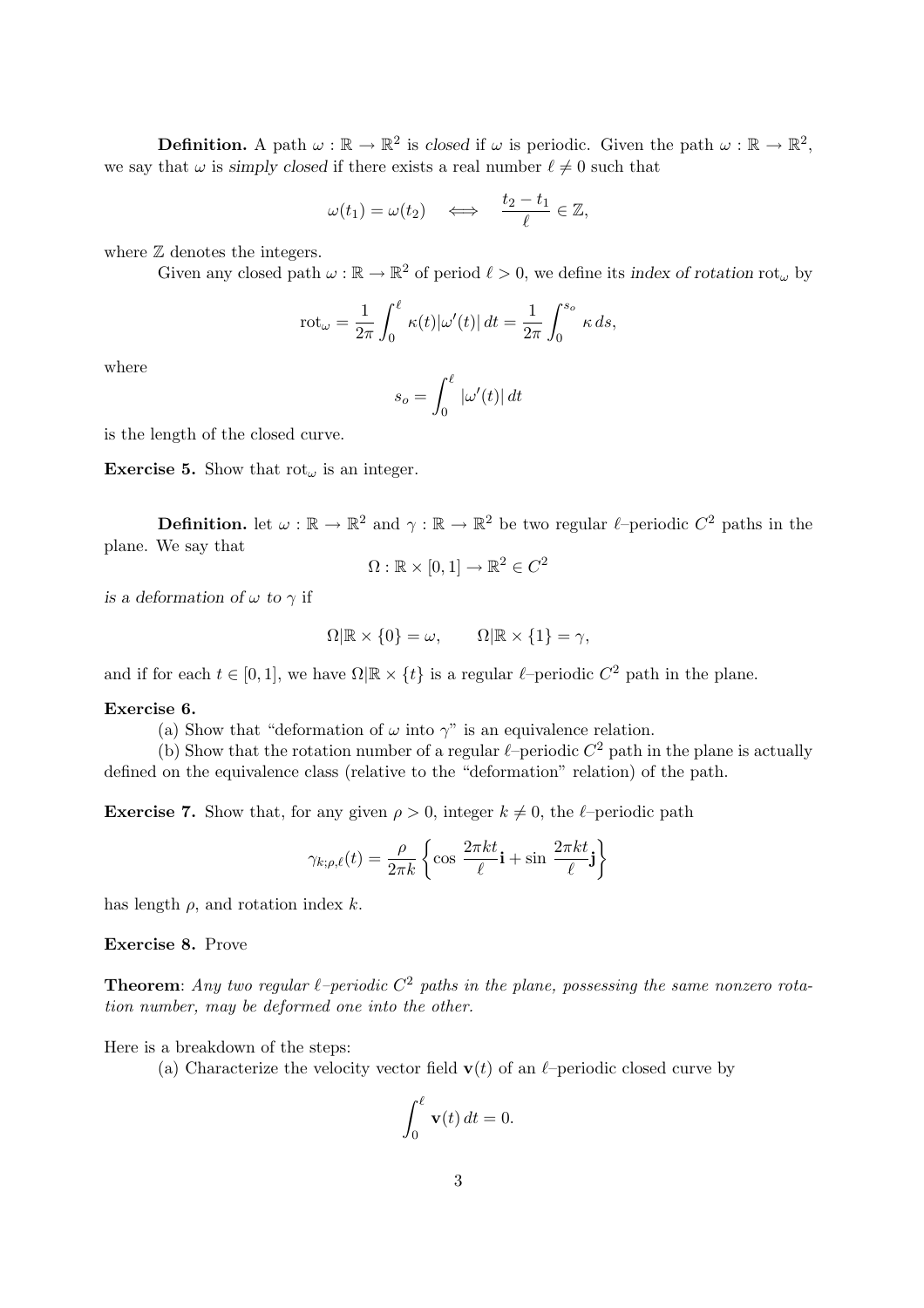(b) Given any positive constant  $\alpha$ , show that any regular  $\ell$ –periodic  $C^2$  path may be deformed to an  $\ell$ –periodic path whose velocity vector has any constant length  $\alpha$ .

(c) Therefore, assume the two paths  $\omega_1, \omega_2$  have nonzero rotation index k, period  $\ell$ , and velocity vector of constant length 1; and let  $\kappa_1, \kappa_2$  denote the curvature functions of  $\omega_1, \omega_2$ , respectively. Deform  $\kappa_1(t)$  to  $\kappa_2(t)$  by

$$
\kappa_{\epsilon}(t) = (1 - \epsilon)\kappa_1(t) + \epsilon \kappa_2(t), \qquad \epsilon \in [0, 1].
$$

(d) Integrate the deformation of curvature functions (in (c)), using Exercise 4(c), to construct the deformations of the paths from the deformation of the curvature functions.

# Surfaces in Euclidean space

**Exercise 9.** Show that every compact surface in  $\mathbb{R}^3$  has a point of strictly positive curvature.

**Exercise 10.** Show that there exists a sequence of compact surfaces  $\mathcal{S}_n$  in  $\mathbb{R}^3$ , with induced Riemannian metric such that

$$
A(\mathcal{S}_n)\to 0 \text{ as } n\to+\infty,
$$

but the collection of surfaces is not contained in any compact set.

## Riemannian volume

**Exercise 11.** Let M be a Riemannian manifold,  $\xi$  a  $C^1$  vector field on M,  $\Phi_t : M \to M$  the 1–parameter flow determined by  $\xi$ . Prove

$$
\left. \frac{d}{dt} \right|_{t=0} V(\Phi_t(D)) = \iint_D \operatorname{div} \xi \, dV,
$$

for any relatively compact  $D$  in  $M$ .

**Exercise 12.** Let  $M^n$  be a Riemannian manifold,  $x: U \to \mathbb{R}^n$  a chart on  $M, \mathcal{G} = (g_{ij})$  the positive definite symmetric matrix representing the Riemannian metric in the chart.

(a) Show that

$$
dV = \sqrt{\det \mathcal{G}} \, dx^1 \cdots dx^n
$$

is independent of the chart  $x$ .

(b) Let  $\{e_1, \ldots, e_n\}$  denote an orthonormal moving frame on U, with dual co-frame  $\{\omega^1,\ldots,\omega^n\}$ , and skew-symmetric matrix of connection 1-forms  $(\omega_j^k)$ . Show that

$$
\omega^1 \wedge \cdots \omega^n = \pm \sqrt{\det \mathcal{G}} \, dx^1 \wedge \cdots \wedge dx^n,
$$

the  $\pm$  depending on whether the frame has the same, or opposite, orientation as the chart.

**Exercise 13.** Let  $\omega$  be the  $(n-1)$ –form on  $\mathbb{R}^n$  given by

$$
\omega = \sum_{j=1}^n (-1)^{j-1} x^j dx^1 \wedge \cdots \wedge \widehat{dx^j} \wedge \cdots \wedge dx^n.
$$

(a) Show that  $\omega$  is invariant under the orthogonal group of  $\mathbb{R}^n$ .

(b) Show that  $\omega\vert S^{n-1}(r)$  is  $\pm$  the  $(n-1)$ -dimensional volume form on  $S^{n-1}(r)$  for every  $r > 0$ .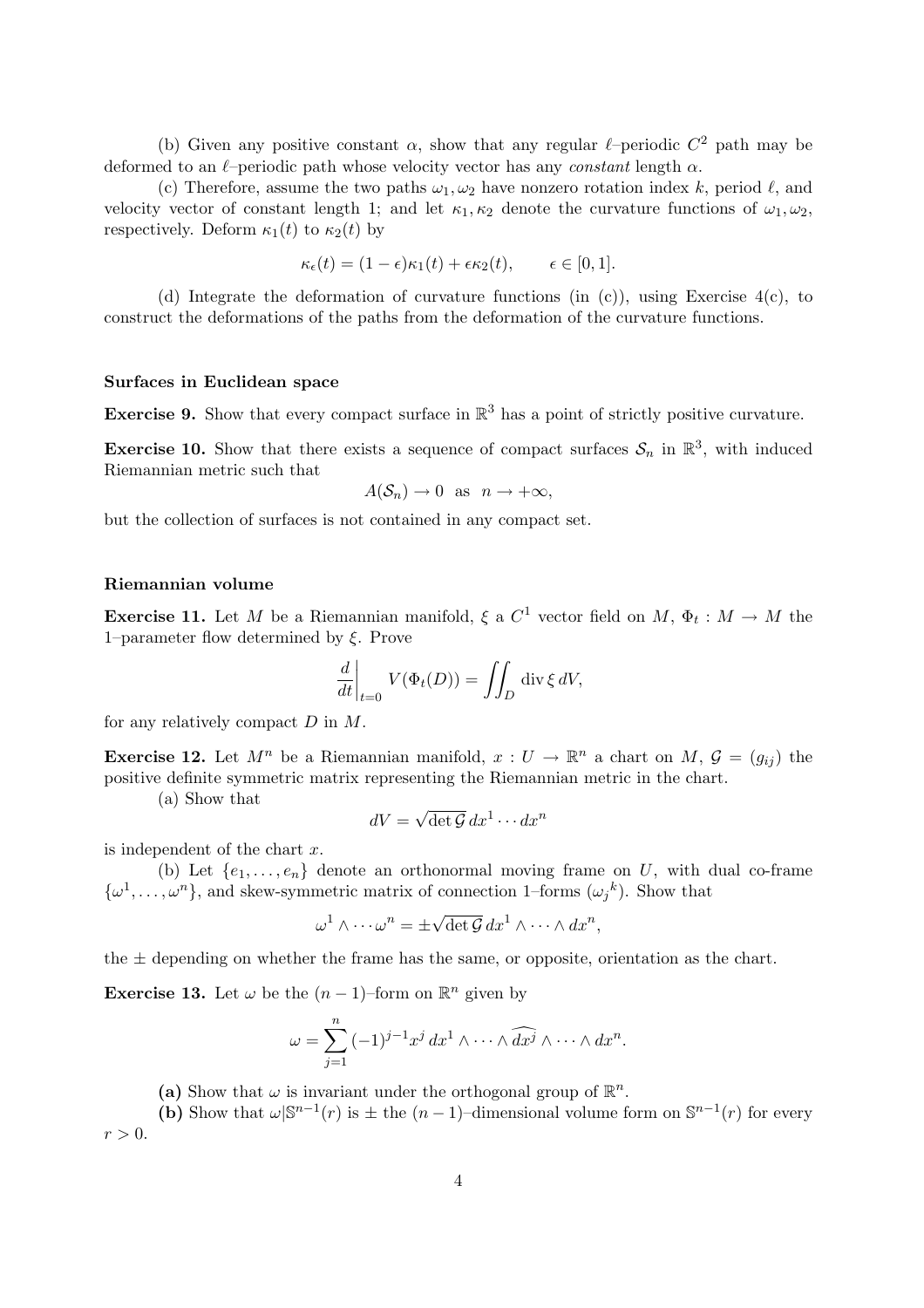#### The Levi–Civita connection

**Exercise 14.** Continue with the previous exercise. Let  $\{E_1, \ldots, E_n\}$  denote another orthonormal moving frame on U, with dual co-frame  $\{\theta^1, \ldots, \theta^n\}$ , and skew-symmetric matrix of connection 1–forms  $(\theta_j^k)$ . Give a formula relating the connection matrices  $(\omega_j^k)$  and  $(\theta_j^k)$ .

**Exercise 15.** Let M be a Riemannian manifold. First show that, given any point  $p \in M$ , there exists a chart about  $p$  such that the Christoffel symbols all vanish at  $p$ , that is,

$$
\Gamma_{jk}{}^{\ell}(p) = 0, \qquad \text{for all} \ \ j, k, \ell.
$$

Then show that one can also assume that

 $g_{ik}(p) = \delta_{ik}$  (the Kronecker delta),

that is, the natural basis at  $p$  of  $M_p$  is orthonormal.

HINT: Given a chart  $x: U \to \mathbb{R}^n$ ,  $p \in U$ , with Christoffel symbols  $\Gamma_{jk}{}^{\ell}$  symmetric in j, k, define

$$
y^{\ell}(q) = x^{\ell}(q) - x^{\ell}(p) + \frac{1}{2} \sum_{j,k} \Gamma_{jk}^{\ell}(x(p))(x^{j}(q) - x^{j}(p))(x^{k}(q) - x^{k}(p)).
$$

Check that there exists a domain V in U, such that  $(y|V) : V \to \mathbb{R}^n$  is a chart for which the Christoffel symbols vanish at p.

#### Riemannian submanifolds

#### Exercise 16.

(a) Let M be a submanifold of  $\overline{M}$ . We say that M is totally geodesic in  $\overline{M}$ , if for any geodesic  $\gamma$  in  $\overline{M}$ , for which there exists  $t_0$  such that  $\gamma(t_0) \in M$  and  $\gamma'(t_0) \in M_{\gamma(t_0)}$ , there exists an  $\epsilon > 0$  such that  $\gamma|(t_0-\epsilon, t_0+\epsilon)$  is completely contained in M. Show that M is totally geodesic if and only if the second fundamental form  $B$  vanishes identically on  $M$ .

(b) Show that if M is a Riemannian manifold possessing an isometry  $\phi : M \to M$ , then any connected component of the set of all points left fixed by  $\phi$  is totally geodesic.

**Exercise 17.** Let M be a codimension 1 submanifold of the Riemannian manifold  $\overline{M}$ ,  $p \in M$ . Let  $\xi$  be a unit vector orthogonal to  $M_p$ . Let  $\tilde{M}_p = \exp M_p$ , where  $\exp$  denotes (for the moment) the exponential map in  $\overline{M}$ . Show that  $\tilde{M}_p$  is a smooth submanifold in some neighborhood of p, and has vanishing second fundamental form at p. (One might refer to  $\tilde{M}_p$  as totally geodesic at p.) Show that if the second fundamental form of M, with respect to  $\xi$ , is positive definite then  $p$  has a neighborhood  $U$  in  $M$  in which

$$
M \cap \tilde{M}_p \cap U = \{p\}.
$$

Thus when the second fundamental form is definite, one might say that "M lies, locally, on one side of  $M_p$ " — a sort of local convexity. (NOTE: Understanding this exercise is the key to Exercise 4 in the first problem set.)

**Definition.** Let  $M^{m-1} \subset \overline{M}^m$  be an immersed submanifold. We say a point  $p \in M$  is umbilic if the second fundamental form of  $M$  at  $p$  is a scalar multiple of the first fundamental form.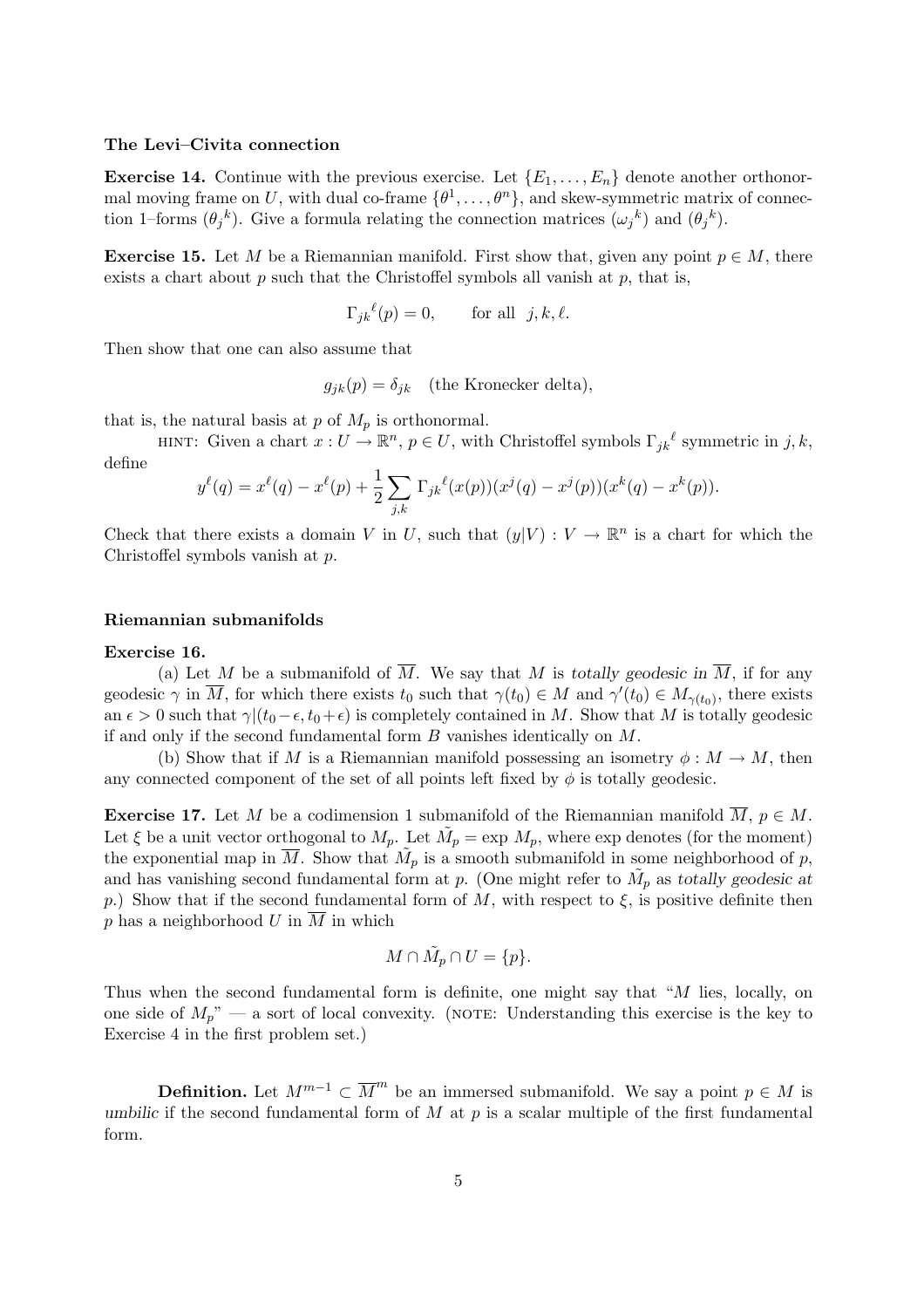**Exercise 18.** Let  $\overline{M} = \mathbb{R}^m$ . Show that if every point of M is umbilic, then M is a piece of a sphere in  $\mathbb{R}^m$ . In particular, if M is compact and everywhere umbilic in  $\mathbb{R}^m$  then M is a sphere in  $\mathbb{R}^m$ .

#### Gradients and Hessians

**Exercise 19.** Let  $f : M \to \mathbb{R}$  be a differentiable function on the Riemannian manifold M. The gradient vector field of f on  $M$ , grad f, is defined by

$$
\operatorname{grad} f = \theta^{-1}(df),
$$

where df denotes the differential of f, and  $\theta : TM \to TM^*$  denotes the natural bundle isomorphism given by

$$
\theta(\xi)(\eta) = \langle \xi, \eta \rangle,
$$

for all  $p \in M$  and  $\xi, \eta \in M_p$ . Assume that

$$
|\text{grad } f| = 1
$$

on all of  $M$ . Show that the integral curves of grad  $f$  are geodesics.

**Exercise 20.** Show that for any Riemannian manifold  $M$  the distance function may be given analytically by

$$
d(x, y) = \sup\left\{ |\psi(x) - \psi(y)| : \psi \in C^{\infty}, |\text{grad }\psi| \le 1 \right\},\
$$

that is, where  $\psi$  varies over smooth functions for which  $|\text{grad }\psi| \leq 1$  on all of M.

HINT: One checks that for such  $\psi$  one has

$$
|\psi(x) - \psi(y)| \le d(x, y).
$$

So the issue is to show that among these functions we may choose  $\psi$  so that  $|\psi(x) - \psi(y)|$  is arbitrarily close to  $d(x, y)$ . To this end, given x and y, consider the function

$$
\psi(z) = \min \{d(z, x), d(y, x)\}.
$$

$$
|\psi(x) - \psi(y)| = d(x, y).
$$

Check that  $\psi$  is uniformly Lipschitz, that

$$
|\psi(z) - \psi(w)| \le d(z, w)
$$

for all  $z, w \in M$ . Now one requires an argument that  $\psi$  may be approximated by  $C^{\infty}$  functions  $\psi_n$  for which  $|\text{grad } \psi_n| \leq 1$ .

**Definition.** Given a function f on a Riemannian manifold  $M$ , its first covariant derivative is, simply, its differential df.

The Hessian of f, Hess f, is defined to be the second covariant derivative of f, that is,  $\nabla df$ . So

$$
(\text{Hess } f)(\xi, \eta) = \xi(df(Y)) - (df)(\nabla_{\xi}Y),
$$

where Y is any extension of  $\eta$ .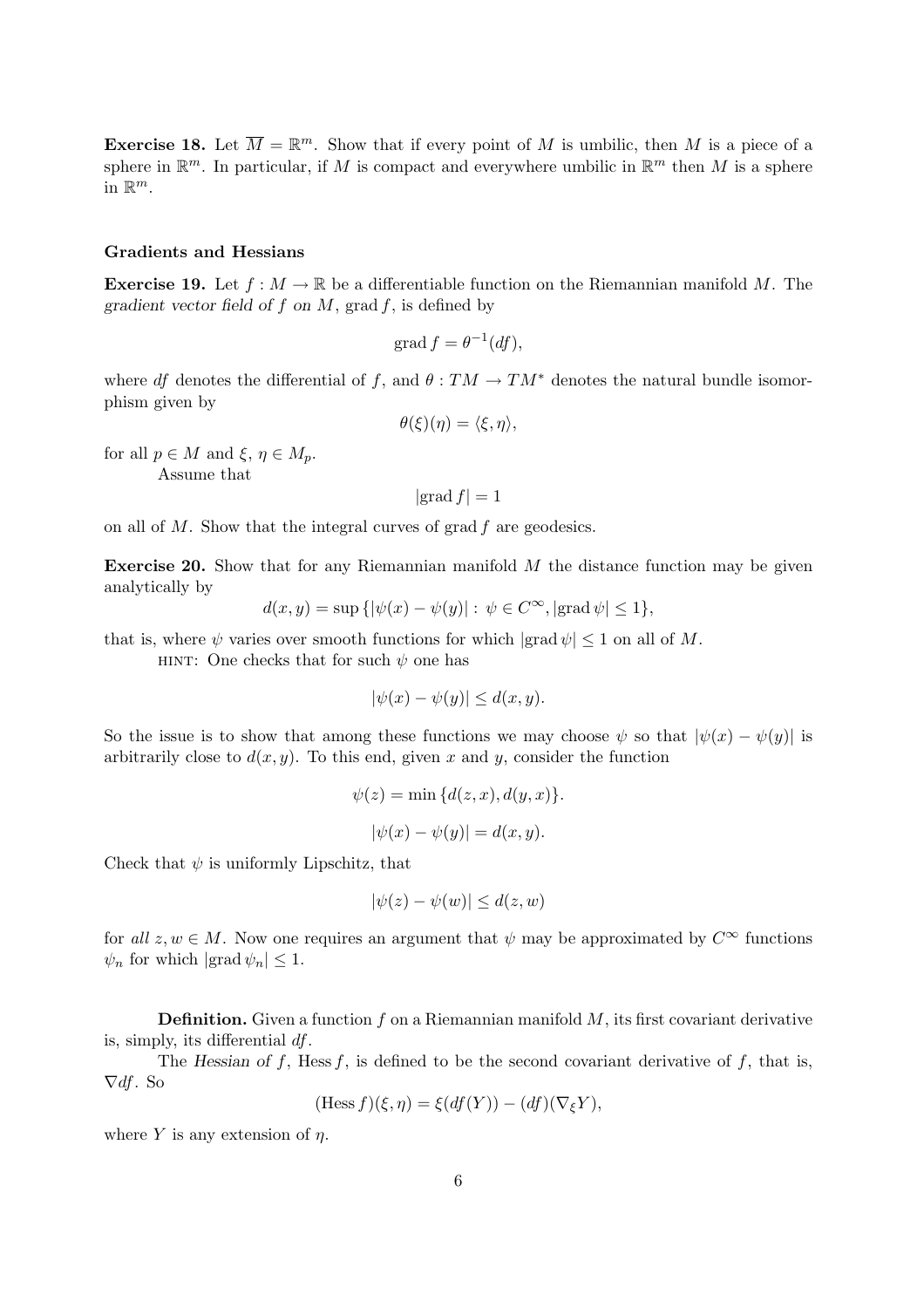# Exercise 21. Prove

(a) Hess f is symmetric in  $\xi, \eta$ ;

(b) the  $(1, 1)$ –tensor field associated with the  $(0, 2)$ –field Hess f is given by

 $\xi \mapsto \nabla_{\xi}$ grad f;

(c) a function with positive definite Hessian has no local maxima.

**Exercise 22.** Let  $p \in M$  such that  $f(p) = \alpha$ , and grad f does not vanish at p. Then the level surface of f through p,  $f^{-1}[\alpha]$ , restricted to a sufficiently small neighborhood of p, is an embedded  $(n-1)$ –manifold. Show that the Hessian of f at p is given by

$$
(\mathrm{Hess}\,f)_{|(f^{-1}[\alpha])_p}=\mathfrak{B}_{-\mathrm{grad}\,f_{|p}},
$$

the second fundamental form of  $f^{-1}[\alpha]$  associated to the normal vector  $-\text{grad } f$  at p.

#### Gauss–Bonnet and Poincaré–Hopf

Exercise 23. Consider an oriented Riemannian 2–manifold M with a local positively oriented frame field  $\{e_1, e_2\}$  on a neighborhood U diffeomorphic to a subset of  $\mathbb{R}^2$ . Let X denote a vector field on M with isolated zero at  $p \in U$ , and let  $\mathfrak{x}_1 = X/|X|$  be the associated unit vector field on  $U \setminus \{p\}$ . Let  $\mathfrak{x}_2$  denote the vector field on  $U \setminus \{p\}$  obtained by rotating  $\mathfrak{x}_1$  by  $\pi/2$  radians. Along any circle  $C$  (in local or polar coordinates) about  $p$ , one can write

$$
\mathfrak{x}_1 = (\cos \theta)e_1 + (\sin \theta)e_2, \qquad \mathfrak{x}_2 = -(\sin \theta)e_1 + (\cos \theta)e_2.
$$

Show that if  $\omega_j{}^k$  denotes the connection 1-form of the frame field  $\{e_1, e_2\}$  on U, and  $\tau_j{}^k$  denotes the connection 1–form of the frame field  $\{x_1, x_2\}$  on  $U \setminus \{p\}$ , then

$$
\tau_1^2 = d\theta + \omega_1^2.
$$

Define

index X at 
$$
p := \frac{1}{2\pi} \int_C d\theta
$$
.

#### Exercise 24.

(a) Given an orientable compact Riemannian 2–manifold  $M$  with smooth vector field  $X$ whose set of zeros is the subset  $\{p_1, \ldots, p_\ell\}$  of M. Show that

$$
\int_M \mathcal{K} dA = 2\pi \sum_{j=1}^{\ell} (\text{index } X \text{ at } p_j).
$$

This recaptures the Poincaré–Hopf theorem that the sum of the indices of the singularities of a vector field on a compact differentiable manifold is equal to its Euler characteristic.

# Geodesics

**Exercise 25.** Let  $\gamma : [0,1] \to M$  be a piecewise smooth path. Show that given  $\epsilon > 0$ , there exists  $\delta > 0$  such that for any  $t \in [0, 1]$ , any two points in the disk  $B(\gamma(t) : \delta)$  are connected by a unique minimizing geodesic of length  $\lt \epsilon$ .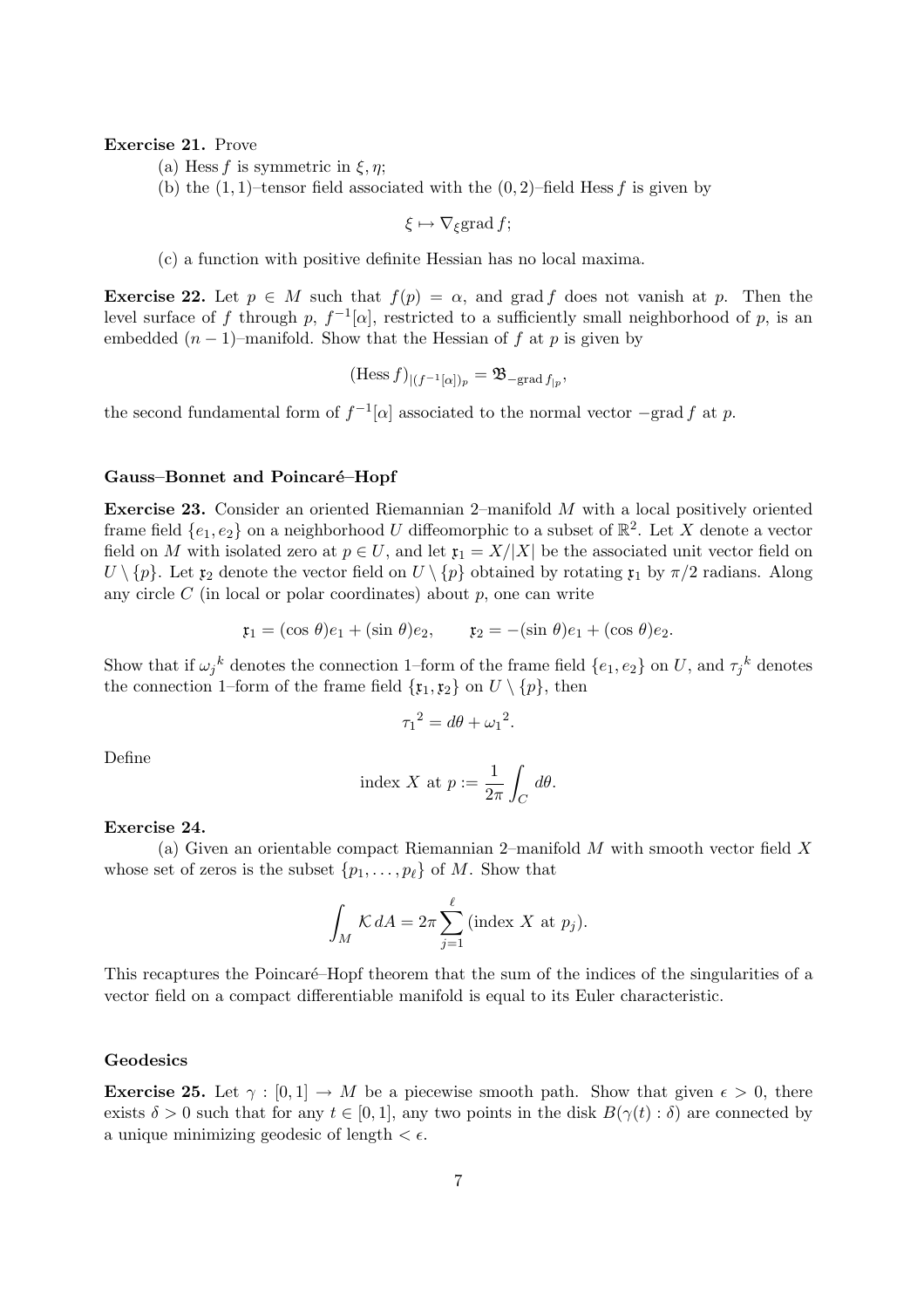**Exercise 26.** Assume that M is Riemannian complete and noncompact. Then for every  $p \in M$ there exists a ray emanating from p, that is, there exists a geodesic  $\gamma : [0, +\infty) \to M$ ,  $|\gamma'| = 1$ , such that

$$
d(\gamma(t), \gamma(s)) = |t - s| \quad \text{for all } t, s \ge 0.
$$

Exercise 27. Show that if M is a compact Riemannian manifold, then every nontrivial free homotopy class has a path of (positive) shortest length in the class, and this path is a closed geodesic.

**Exercise 28.** Assume  $\gamma : [0, \beta] \to M$ ,  $p = \gamma(0)$ ,  $\xi = \gamma'(0)$ , is a unit speed geodesic. Show that points along  $\gamma$ , conjugate to p along  $\gamma$ , are isolated.

**Exercise 29.** Let  $p = \gamma(0), \xi = \gamma'(0) \in \mathbb{S}_p$ . For  $\epsilon$  in  $(0, 1)$ , let  $\mathcal{C}_{\epsilon}(\xi)$  denote the neighborhood of  $\xi \in \mathsf{S}_p$  given by

$$
\mathcal{C}_{\epsilon}(\xi) = \{ \eta \in \mathsf{S}_p : \langle \xi, \eta \rangle > 1 - \epsilon \};
$$

and for any  $\epsilon$  in  $(0, 1)$  and  $r > 0$  let

$$
\mathcal{C}_{\epsilon,r}(\xi) = \{ t\eta \in M_p : t \in [0,r), \eta \in \mathcal{C}_{\epsilon}(\xi) \},
$$

and

$$
\mathfrak{C}_{\epsilon,r}(\xi)=\exp\,\mathcal{C}_{\epsilon,r}(\xi).
$$

Prove the following

**Theorem.** Assume  $\gamma : [0, \beta] \to M$ ,  $p = \gamma(0)$ ,  $\xi = \gamma'(0)$ , is a unit speed geodesic such that  $\gamma |(0, \beta)|$ is one-to-one with no points conjugate to p along  $\gamma$ . Then there exist  $\epsilon$  in  $(0, 1)$ ,  $r > \beta$ , such that  $\mathcal{C}_{\epsilon,r}(\xi) \subseteq TM$ , the domain of the exponential map. Furthermore, there exists sufficiently small  $\epsilon > 0$  such that, if  $\omega$  is a path from p to  $\gamma(\beta)$  with image completely contained in  $\mathfrak{C}_{\epsilon,r}(\xi)$  then

$$
\ell(\omega) \geq \beta,
$$

with equality only if the image of  $\omega$  is the same as that of  $\gamma$ .

**Exercise 30.** Let M be a Riemannian manifold, p a point in M, and r the distance function on M based at p, that is,  $r$  is given by

$$
r(x) = d(p, x).
$$

(a) Show, for  $r > 0$  sufficiently small, that  $r \in C^{\infty}$  and  $|grad r| = 1$ .

(b) Show, with  $\beta > 0$  sufficiently small as in (a),  $\gamma : [0, \beta] \to M$  a unit speed geodesic emanating from p, that for any Jacobi field Y along  $\gamma$ , vanishing at p and orthogonal to  $\gamma$  along  $\gamma$ , its index form I is given by

$$
I(Y,Y) = \langle \nabla_t Y, Y \rangle (\beta) = \mathfrak{B}_{\text{grad }r_{|\gamma(\beta)}}(Y(\beta), Y(\beta)) = \text{Hess }r(Y(\beta), Y(\beta))
$$

where **B** denotes the second fundamental form of the level surface  $r^{-1}[\beta]$ .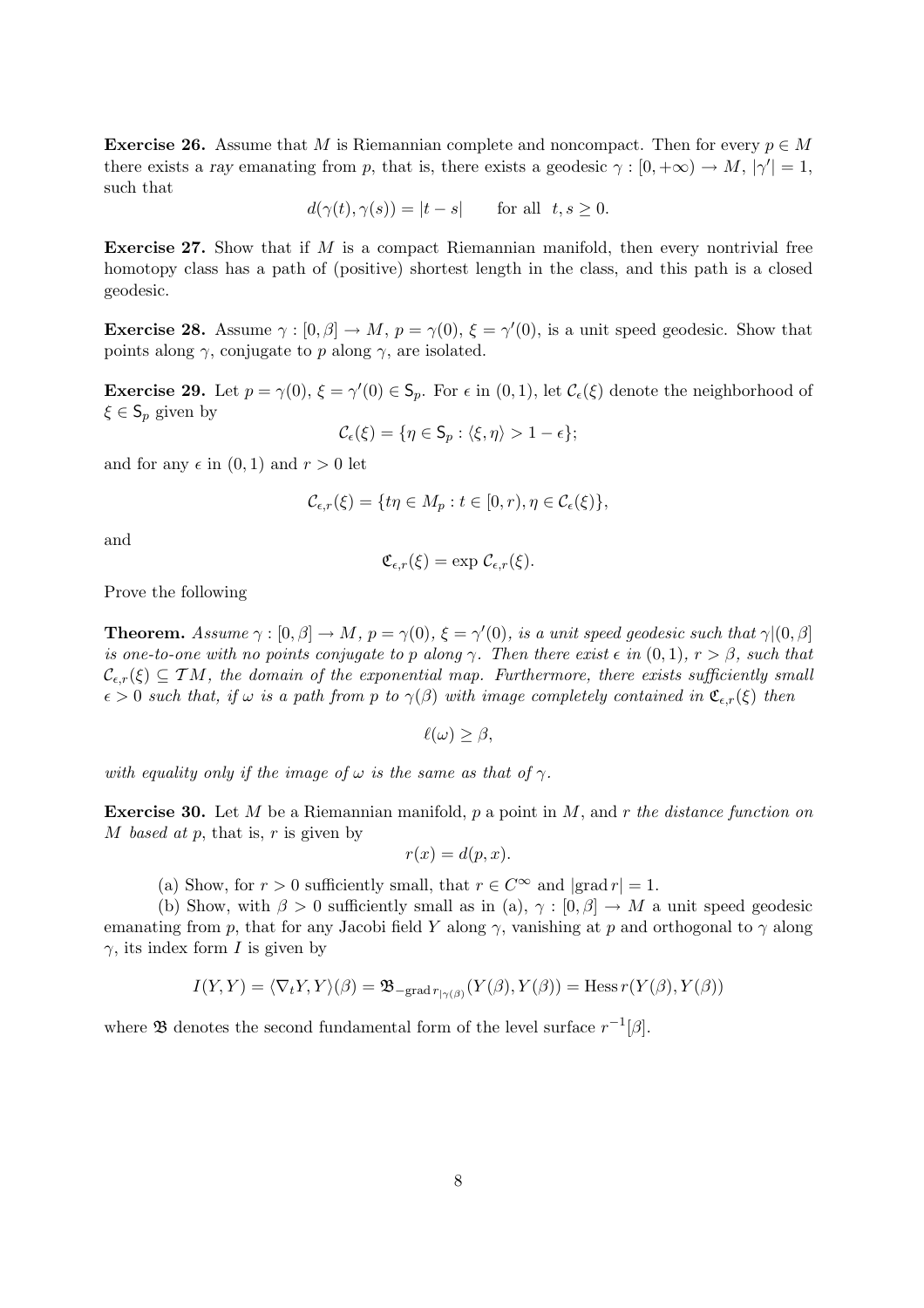# Riemann normal coordinates

**Exercise 31.** Given  $p \in M$ ,  $\xi, \eta, \zeta \in M_p$ ,  $|\xi| = 1$ ,  $\gamma(t) = \exp t \xi$ , and Y, Z Jacobi fields along  $\gamma$ determined by

$$
Y(0) = 0,
$$
  $(\nabla_t Y)(0) = \eta,$   
\n $Z(0) = 0,$   $(\nabla_t Z)(0) = \zeta;$ 

then the Taylor expansion of  $\langle Y, Z \rangle(t)$  about  $t = 0$  is given by

$$
\langle Y, Z \rangle(t) = t^2 \langle \eta, \zeta \rangle - (t^4/3) \langle R(\xi, \eta) \xi, \zeta \rangle + 0(t^5).
$$

HINT: Direct calculation. The idea is that Taylor's expansion, in a neighborhood of  $t = 0$ , for a vector field  $Y(t)$  along the geodesic  $\gamma_{\xi}(t)$  is given by

$$
Y(t) = \tau_t \left\{ Y(0) + t \nabla_t Y(0) + (t^2/2) \nabla_t^2 Y(0) + (t^3/6) \nabla_t^3 Y(0) \right\} + O(t^4),
$$

where  $\tau_t$  denotes parallel translation along  $\gamma_{\xi}$  from p to  $\gamma_t(\xi)$ . Now one uses the hypotheses of the theorem to calculate the derivatives of  $Y(t)$  at  $t = 0$ . In the inner product, one uses the fact that the parallel translation is an isometry.

**Exercise 32.** Assume dim  $M = 2$ ,  $p \in M$ ,  $L(r)$  the length of  $S(p;r)$ , and  $A(r)$  the area of  $B(p;r)$ ,  $K(p)$  the Gauss curvature of M at p. Show that

$$
K(p) = \lim_{r \downarrow 0} \frac{2\pi r - L(r)}{\pi r^3 / 3} = \lim_{r \downarrow 0} \frac{\pi r^2 - A(r)}{\pi r^4 / 12}.
$$

HINT: Apply previous exercise to geodesic polar coordinates about  $p$ .

**Exercise 33.** Fix  $p \in M$  and U an open set about, and starlike with respect to,  $0 \in M_p$  for which  $\exp|U$  is a diffeomorphism of U onto its image  $U := \exp U$ , an open set in M about p.

Then every choice of orthonormal basis  $\{e_1, \ldots, e_n\}$  of  $M_p$  determines a chart  $\mathbf{n}: U \to \mathbb{R}^n$ , referred to as Riemann normal coordinates, given by

$$
\mathbf{n}^{j}(q) = \langle (\exp | \mathsf{U})^{-1}(q), e_{j} \rangle
$$

for  $q \in U$ , that is, for  $v =$  $\overline{ }$  $j \ v^j e_j \in U$  we have

$$
\mathbf{n}^j(\exp v) = v^j.
$$

In this chart we have for  $\gamma(t) = \exp tv$ ,

$$
\gamma^{j}(t) := (\mathbf{n}^{j} \circ \gamma)(t) = tv^{j}, \qquad \gamma'(t) = \sum_{j} v^{j} \partial_{j|\gamma(t)}.
$$

(a) Let  $Y_j$  be the Jacobi field along  $\gamma$  determined by the initial conditions

$$
Y_j(0) = 0, \quad (\nabla_t Y_j)(0) = e_j.
$$

prove that

$$
\partial_{j|\exp tv} = (\exp_p)_{*|tv} \Im_{tv} e_j = t^{-1} Y_j(t)
$$

for  $tv \in U$ .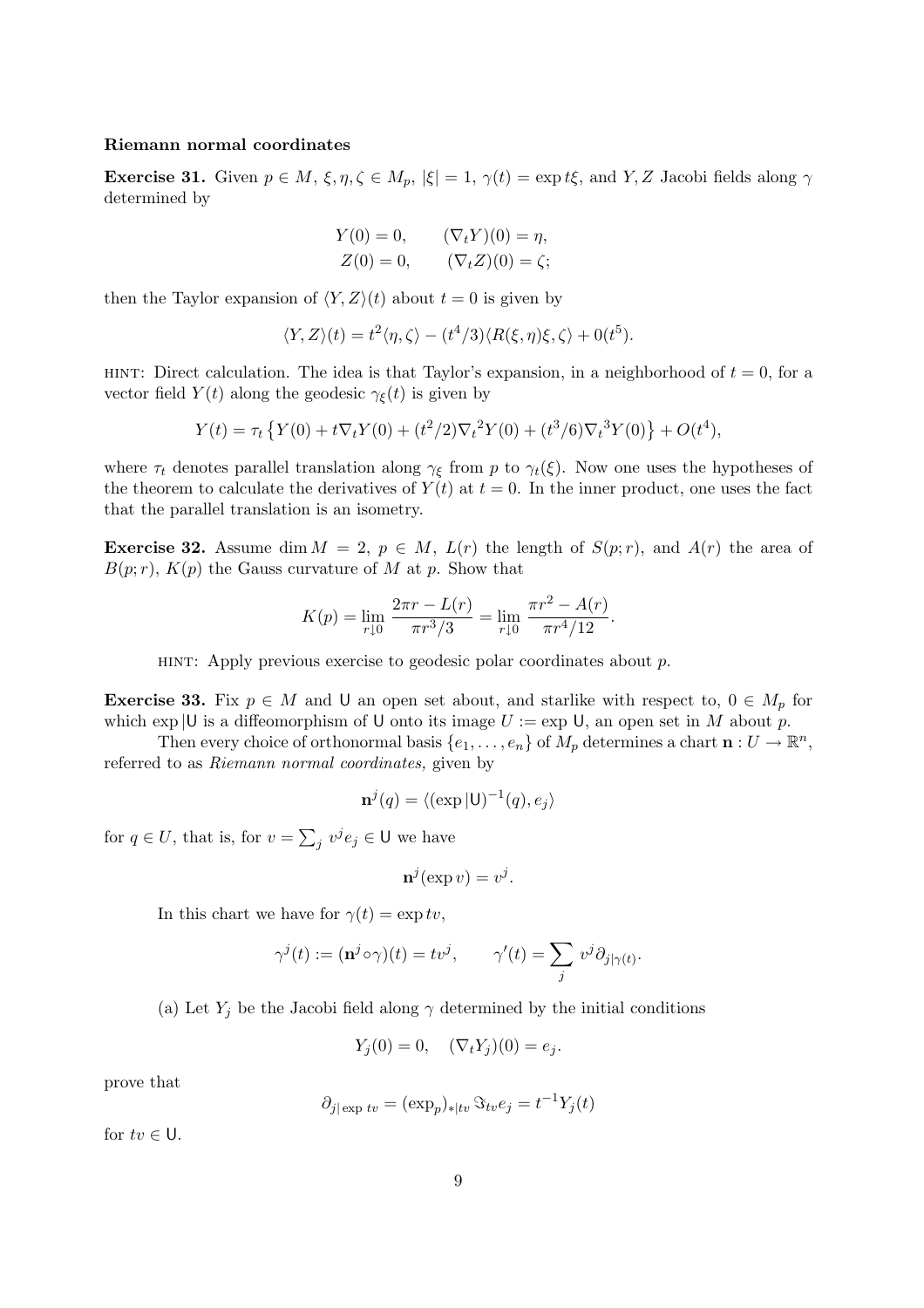(b) Prove that, for  $v \in U$ ,

$$
g_{jk}(\exp v) = \delta_{jk} - (1/3)\langle R(v, e_j)v, e_k\rangle + O(|v|^3),
$$

and

$$
\det(g_{jk}(\exp v)) = 1 - (1/3)\text{Ric}(v, v) + O(|v|^3),
$$

as  $v \rightarrow 0$ .

**Exercise 34.** Given a Riemannian manifold M,  $p \in M$ . Show that given any  $\epsilon > 0$  there exists  $\delta > 0$  such that

$$
\frac{d(\exp \xi, \exp \eta)}{|\xi - \eta|} = 1 \pm O(\epsilon^2)
$$

for all  $\xi, \eta \in B(p; \delta)$ .

# Hyperbolic space

**Exercise 35.** Given the unit  $n$ -disk  $\mathbb{B}^n$  with the Riemannian metric

$$
ds^2 = \frac{4|dx|^2}{\{1 - |x|^2\}^2}.
$$

Use orthonormal moving frames to show that the sectional curvature is identically equal to  $-1$ . (hint: Use the moving frame defined by

$$
E_A = \frac{1 - |x|^2}{2} e_A, \qquad \omega^A = \frac{2}{1 - |x|^2} dx^A,
$$

where  $\{e_1, \ldots, e_n\}$  is the standard basis of  $\mathbb{R}^n$ .)

# The Myers–Steenrod Theorem

**Exercise 36.** Let M be a Riemannian manifold, and  $\varphi : M \to M$  an onto map (not assumed to be continuous) such that  $d(\varphi(p), \varphi(q)) = d(p, q)$  for all  $p, q \in M$ . Then  $\varphi$  is an isometry, that is,  $\varphi$  is a diffeomorphism preserving the Riemannian metric.

sketch:

(a) Show that  $\varphi$  is a homeomorphism.

(b) Fix p and  $\varphi(p)$  in M. Let  $\delta_1$  denote the injectivity radius of M at p. Show that we have a well defined map  $F : B(p; \delta_1) \to B(\varphi(p); \delta_1)$  defined by

$$
F(\xi) = (\exp |B(\varphi(p); \delta_1))^{-1} \circ \varphi \circ \exp \xi.
$$

(c) Show that for  $\xi \in B(p; \delta_1)$ ,  $s \in [0, 1]$  one has

$$
(1) \tF(s\xi) = sF(\xi).
$$

Then show that F may be extended to all of  $M_p$  so that it satisfies (1) and

$$
|F(\xi)| = |\xi|
$$

for all  $\xi \in M_p$ ,  $s \geq 0$ .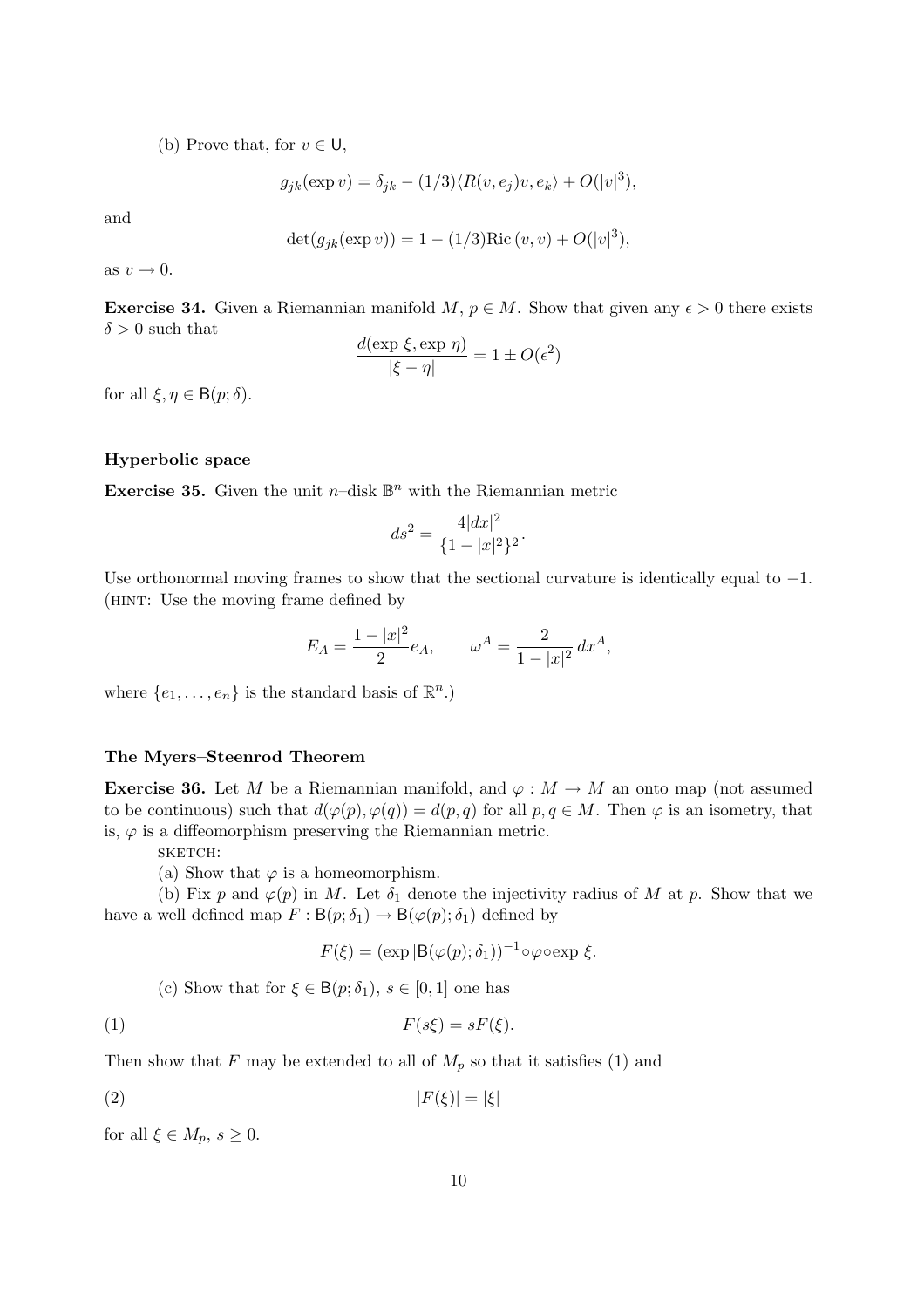(d) Next, use Exercise 13 to show that, given any  $\epsilon > 0$ , there exists sufficiently small  $\delta > 0$  so that

$$
|F(\xi) - F(\eta)| = |\xi - \eta| \{ 1 \pm O(\epsilon^2) \}
$$

for all  $\xi, \eta \in B(p; \delta)$ .

- (e) Next, show  $|F(\xi) F(\eta)| = |\xi \eta|$  for all  $\xi, \eta \in M_p$ .
- (f) Let  $|\xi| = |\eta| = 1$ . Use the formula

$$
|\xi-\eta|=2\sin\,\frac{1}{2}\measuredangle(\xi,\eta)
$$

and (2) to show that

$$
\sin \frac{1}{2}\measuredangle(F(\xi), F(\eta)) = \sin \frac{1}{2}\measuredangle(\xi, \eta),
$$

which therefore implies

 $\cos \angle (F(\xi), F(\eta)) = \cos \angle (\xi, \eta),$ 

which implies  $F$  preserves the inner product.

(g) Use the expansion of vectors with respect to an orthonormal basis of an inner product space to show that F is additive, and therefore, linear. Then show that  $F = \varphi_{\ast|p}$ , which implies the lemma.

# Hopf fibration of  $\mathbb{S}^3$

**Exercise 37.** We let 1, i, j, k denote the standard basis of  $\mathbb{R}^4$ . Beyond the vector space structure of  $\mathbb{R}^4$  we define a multiplication of elements of  $\mathbb{R}^4$ , where the multiplication of the natural basis is given by

$$
1i = i = i1, \quad 1j = j = j1, \quad 1k = k = k1, \qquad i^2 = j^2 = k^2 = -1,
$$

and

$$
ij = k = -ji, \quad jk = i = -kj, \quad ki = j = -ik.
$$

With this bilinear multiplication,  $\mathbb{R}^4$  becomes an algebra, the *quaternions*.

With each element

$$
\mathbf{x} = \alpha \mathbf{1} + \beta \mathbf{i} + \gamma \mathbf{j} + \delta \mathbf{k}
$$

we associate its conjugate

$$
\overline{\mathbf{x}} = \alpha \mathbf{1} - \beta \mathbf{i} - \gamma \mathbf{j} - \delta \mathbf{k},
$$

and its *norm*  $|x|$  defined by

 $|\mathbf{x}|^2 := \mathbf{x}\overline{\mathbf{x}} = \overline{\mathbf{x}}\mathbf{x}$ 

with associated bilinear form

$$
\langle \mathbf{x} | \mathbf{y} \rangle = \frac{1}{2} (\overline{\mathbf{x}} \mathbf{y} + \overline{\mathbf{y}} \mathbf{x}).
$$

Note that  $\overline{xy} = \overline{yx}$ , which implies

$$
|\overline{\mathbf{x}}|^2 = |\mathbf{x}|^2, \qquad |\mathbf{x}\mathbf{y}| = |\mathbf{x}||\mathbf{y}|.
$$

So

$$
|\mathbf{x}| = 1 \qquad \Rightarrow \qquad |\mathbf{x}\mathbf{y}| = |\mathbf{y}\mathbf{x}| = |\mathbf{y}|.
$$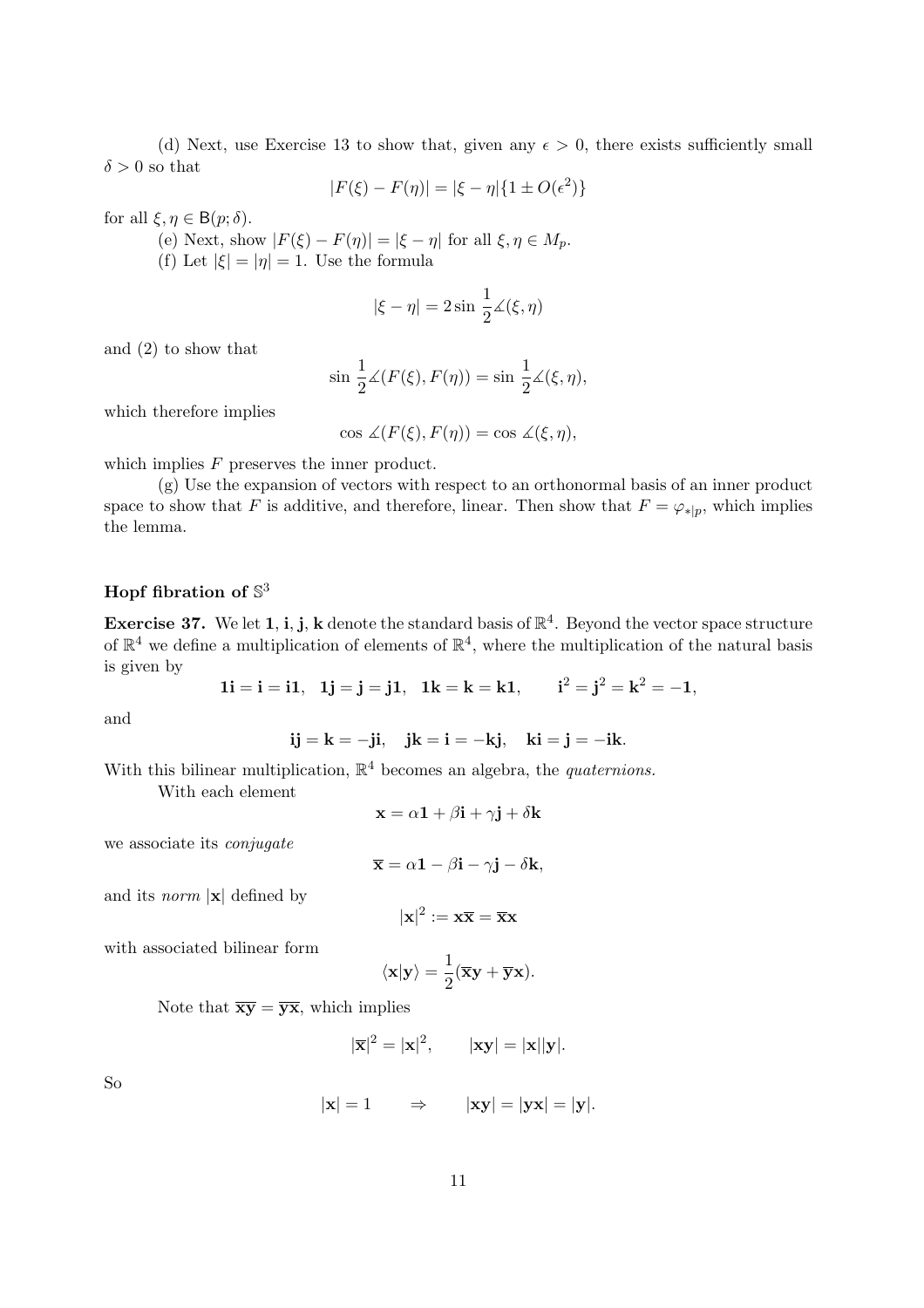We conclude that the unit quaternions,  $\mathbb{S}^3$  is a compact Lie group under the quaternionic multiplication.

Also, for any  $\mathbf{x} \neq 0$  we have

$$
\mathbf{x}^{-1} = \frac{\overline{\mathbf{x}}}{|\mathbf{x}|^2}.
$$

Since 1 is the identity element of the unit quaternions, the basis of the tangent space to  $\mathbb{S}^3$  at 1 can be thought of as given by

i, j, k.

More precisely, it is given by

$$
\Im_1i, \ \Im_1j, \ \Im_1k.
$$

(a) Show that if  $\xi$  is a linear combination of **i**, **j**, **k** then (i)  $\xi^2 = -|\xi|^2$ , and (ii) the 1–parameter subgroup in  $\mathbb{S}^3$ ,  $\gamma(t) = \exp t \xi$ , is given by

$$
\exp t\xi = (\cos |\xi|t)\mathbf{1} + (\sin |\xi|t)\frac{\xi}{|\xi|}.
$$

(b) Show that the Lie algebra is given by

$$
[\mathbf{i}, \mathbf{j}] = 2\mathbf{k}, \quad [\mathbf{j}, \mathbf{k}] = 2\mathbf{i}, \quad [\mathbf{k}, \mathbf{i}] = 2\mathbf{j}.
$$

(c) Declare the basis  $\{\mathbf i, \mathbf j, \mathbf k\}$  of  $\mathbb S^3$  to be orthonormal in the tangent space to  $\mathbb S^3$  at 1 ( $\mathbb S^3$ ) does not have a Riemannian metric, yet), and use left-invariance to define a Riemannian metric on  $\mathbb{S}^3$ . Show that the Riemannian metric is bi-invariant, and has sectional curvature identically equal to 1.

(d) Let  $H$  denote the Lie subgroup

$$
H = \mathbb{S}^1 = \{ \cos \theta \mathbf{1} + \sin \theta \mathbf{i} : \theta \in \mathbb{R} \}.
$$

Show that  $G/H$  is the 2-sphere in  $\mathbb{R}^3$  with constant sectional curvature equal to 4.

# The orthogonal group

Exercise 38. Given the matrix

$$
A = \left( \begin{array}{cc} 0 & 1 \\ -1 & 0 \end{array} \right),
$$

determine the 1–parameter subgroup of  $O(2)$  with A its initial velocity vector at the identity.

As an exercise, do it by literally calculating  $e^{tA}$ .

**Exercise 39.** Recall that  $\mathfrak{M}^n$  denotes the space of  $(n \times n)$  real matrices, and  $GL(n)$  the nonsingular elements of  $\mathfrak{M}^n$ . Let Sym  $(n)$  denote the symmetric  $(n \times n)$  matrices.

(a) Prove that the inclusion map into  $\text{Sym}(n) \to \mathfrak{M}^n$  realizes  $\text{Sym}(n)$  as an  $n(n+1)/2$ dimensional submanifold of  $\mathfrak{M}^n$ .

(b) Show that the mapping

$$
\psi: GL(n) \to \text{Sym}(n), \qquad \psi(A) = A \cdot A^T,
$$

where  $A<sup>T</sup>$  denotes the transpose of A, has the unit matrix I for a regular value.

(c) Show that the orthogonal group  $O(n) = \psi^{-1}[I]$  is an  $n(n-1)/2$ -dimensional compact submanifold of  $GL(n)$ .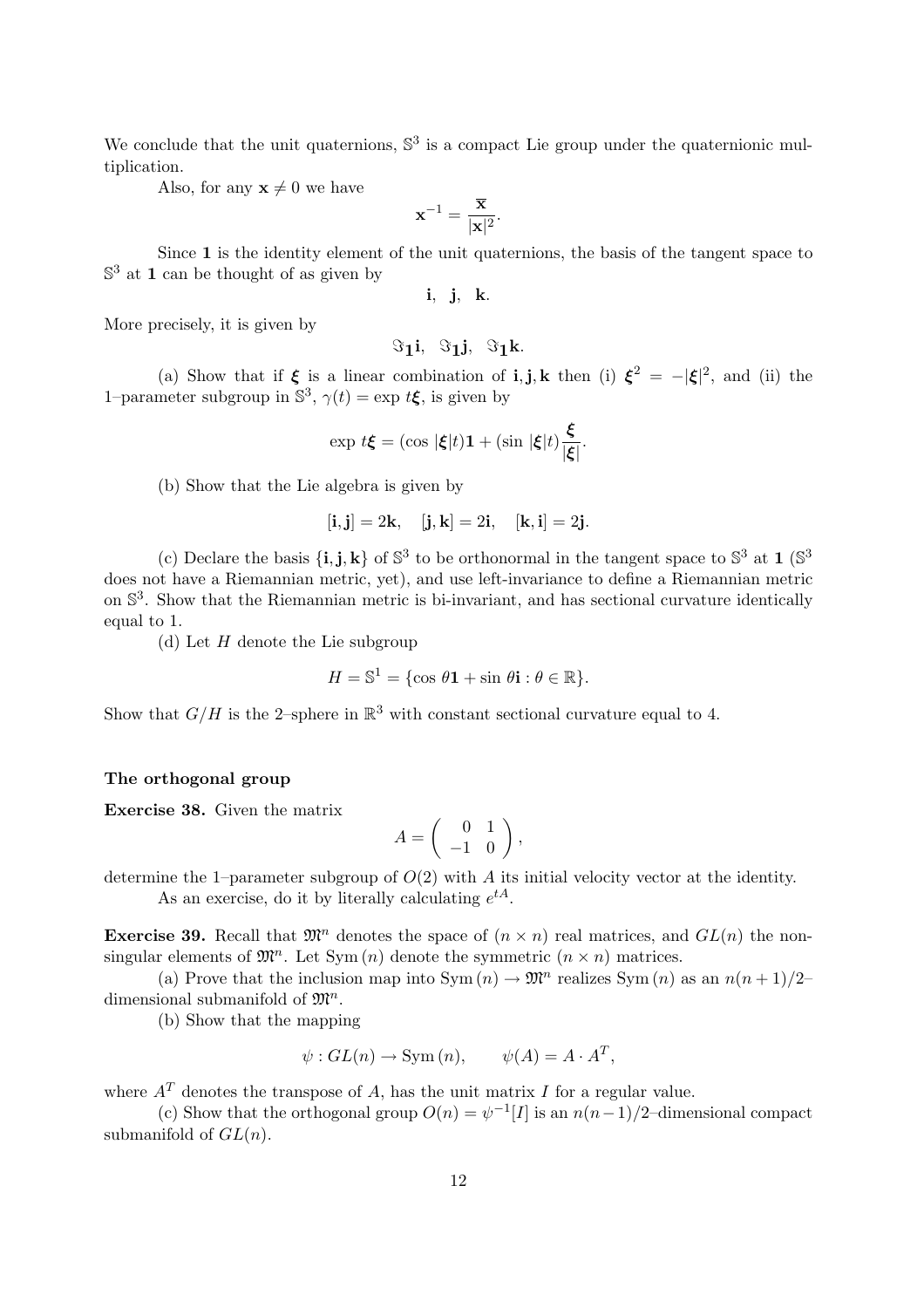(d) Show that the tangent space to  $O(n)$  at the identity may be represented by the skew-symmetric  $(n \times n)$  matrices.

(e) Prove that  $O(n)$  has precisely two components.

## Exercise 40.

- (a) Show that  $SO(3)$  is diffeomorphic to  $\mathbb{RP}^3$  (3-dimensional real projective space).
- (b) What about the unit tangent bundle of  $\mathbb{S}^2$ ?

# Coverings and bundles

**Exercise 41.** Show that if  $\pi : M \to M_0$  is a differentiable covering, M orientable, and the deck tranformation group of the covering has an orientation reversing diffeomorphism, then  $M<sub>o</sub>$  is nonorientable.

**Exercise 42.** Let  $\pi : M \to M_0$  be a Riemannian covering, M compact. Characterize  $V(M)/V(M_0)$ .

**Definition.** Recall that an  $n$ –dimensional vector bundle consists of a projection

$$
\pi: E \to B
$$

of E onto B, where E and B are  $C^{\infty}$  manifolds,  $\pi \in C^{\infty}$ , such that:

(i) for each  $q \in B$ , the fiber  $\pi^{-1}[q]$  has the structure of *n*-dimensional vector space;

(ii) local triviality: for each  $p \in B$  there exists a neighborhood  $U = U(p)$  and a homeomorphism  $\phi : \pi^{-1}[U] \to U \times \mathbb{R}^n$  such that  $\phi | \pi^{-1}[q]$  is an isomorphism of  $\pi^{-1}[q]$  to  $\mathbb{R}^n$ .

We say that two vector bundles  $\pi_1 : E_1 \to B_1$  and  $\pi_2 : E_2 \to B_2$  are equivalent if there exist  $C^{\infty}$  diffeomorphisms  $\Phi: E_1 \to E_2$  and  $\phi: B_1 \to B_2$  such that for every  $p \in B_1$ ,  $\Phi | \pi_1^{-1}[p]$  is a vector space isomorphism of  $\pi_1^{-1}[p]$  to  $\pi_2^{-1}[\phi(p)]$ .

We say that the projection  $\pi : M \times \mathbb{R}^n \to M$  onto the first factor is the standard trivial bundle. We refer to a vector bundle as trivial if it is equivalent to the standard trivial bundle.

**Exercise 43.** Consider the subgroup  $\mathcal{T} = \{T^n : n \in \mathbb{Z}\}\)$  of diffeomorphisms of  $\mathbb{R}^2$  generated by the mapping

$$
T: (x, y) \mapsto (x + 1, -y).
$$

Show that the quotient space  $E = \mathbb{R}^n/\mathcal{T}$  is a 1-dimensional vector bundle over  $\mathbb{S}^1$ , but is not trivial.

# Degree theory

**Exercise 44.** Show that the degree of composition  $g \circ f$  is equal to the product  $(\deg g)(\deg f)$ .

**Exercise 45.** Show that every complex polynomial of degree  $n$  gives rise to a map of the sphere  $\mathbb{S}^2$  to itself of degree *n*.

**Exercise 46.** Show that if two maps f and g from the manifold X to  $\mathbb{S}^n$  satisfy  $|f(x)-g(x)| < 2$ for all  $x \in X$ , then f is homotopic to g, the homotopy being smooth if f and g are smooth.

**Exercise 47.** Show that any map  $\mathbb{S}^n$  to  $\mathbb{S}^n$  of odd degree must carry some pair of antipodal points into a pair of antipodal points.